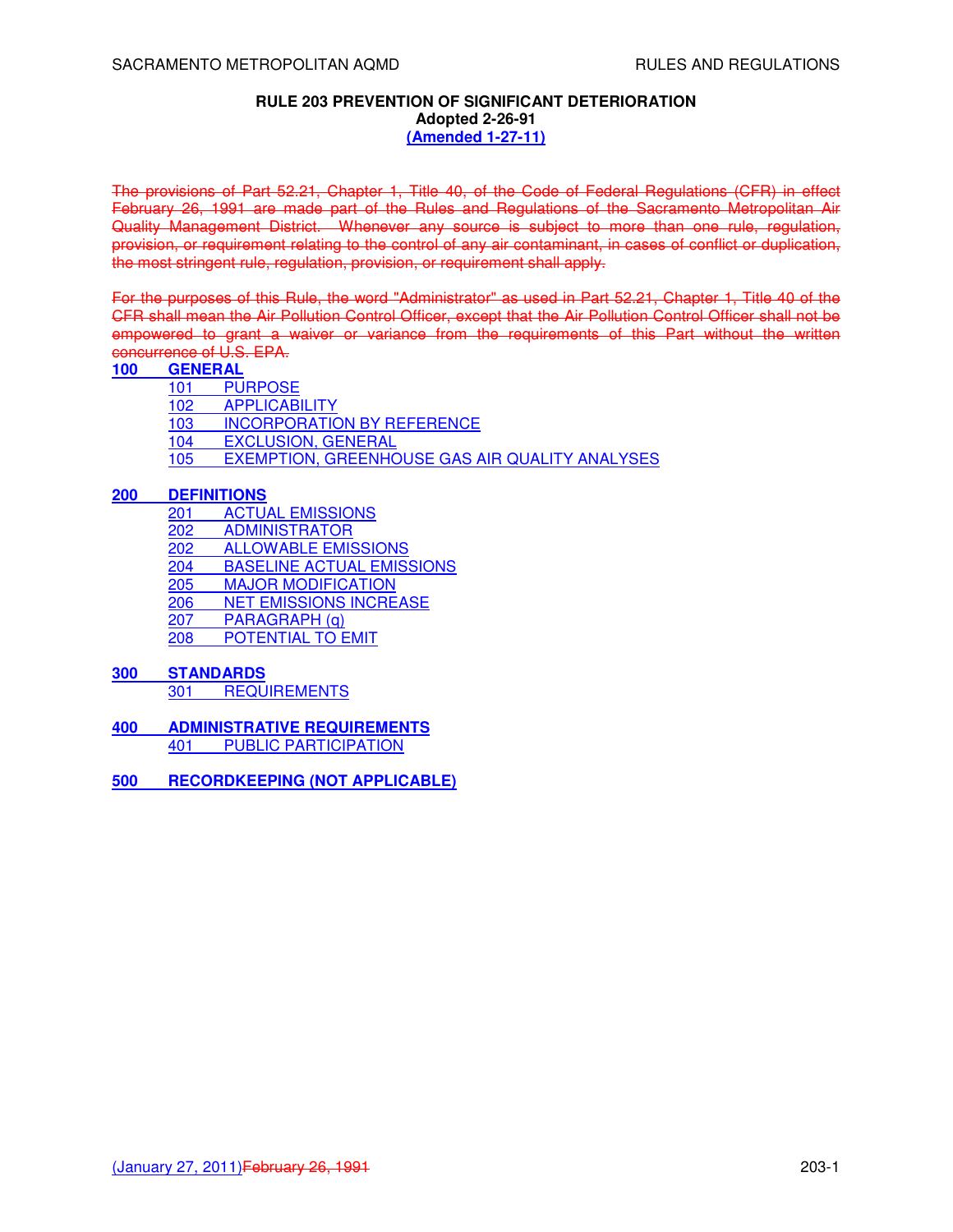This Page Intentionally Left Blank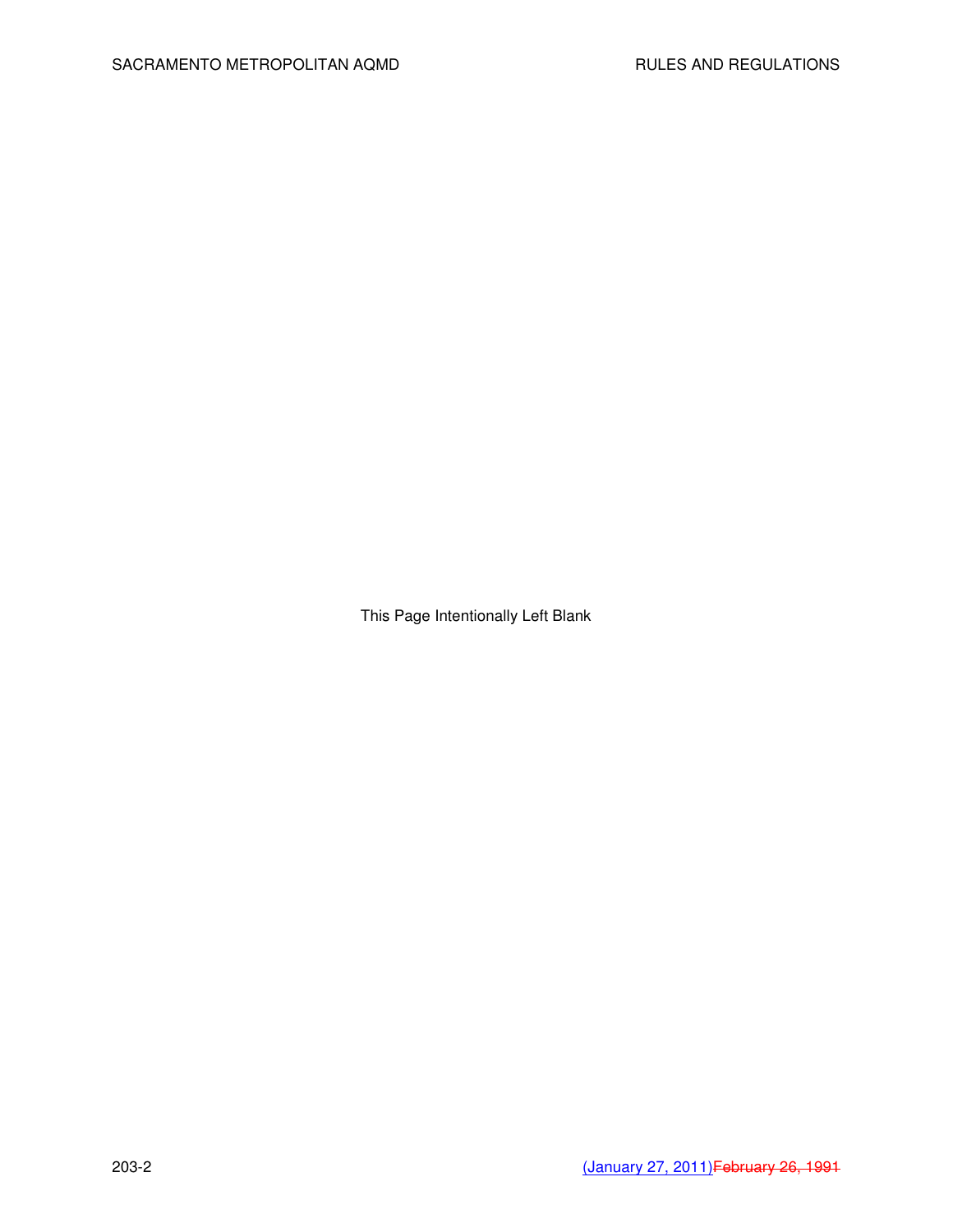# **100 GENERAL**

- 101 **PURPOSE:** The Prevention of Significant Deterioration (PSD) program is a construction permitting program for new major facilities and major modifications to existing major facilities located in areas classified as attainment or in areas that are unclassifiable for any regulated NSR pollutant including greenhouse gases. The intent of this Rule is to incorporate the federal PSD rule requirements into the District's Rules and Regulations by incorporating the federal requirements by reference.
- 102 **APPLICABILITY:** The provisions of this rule shall apply to any source and the owner or operator of any source subject to any requirement under Title 40 Code of Federal Regulations (hereinafter, CFR) Part 52.21 as incorporated into this rule. Whenever any source is subject to more than one rule, regulation, provision, or requirement relating to the control of any regulated NSR pollutant, in cases of conflict or duplication, the most stringent rule, regulation, provision, or requirement shall apply. The applicability procedures contained in 40 CFR 52.21(a)(2) are revised as set forth below:
	- 102.1 No stationary source or modification to which the requirements of subsections (j) through (r) of 40 CFR Part 52.21 apply shall begin actual construction without a District permit stating that the stationary source or modification would meet those requirements.
	- 102.2 The requirements of subsections (j) through (r) of 40 CFR Part 52.21 shall apply to any major stationary source and any major modification with respect to each pollutant subject to regulation under the Act that it would emit, except as this section otherwise provides.
	- 102.3 The requirements of subsections (i) through (r) of 40 CFR Part 52.21 apply only to any major stationary source or major modification that would be constructed in an area designated as attainment or unclassifiable under section 107(d)(1)(D) or (E) of the Act.
- 103 **INCORPORATION BY REFERENCE:** Except as provided in Sections 104 and 105, the provisions of Title 40 of the Code of Federal Regulations (CFR) Part 52.21, in effect on (date of adoption), are incorporated herein by reference and made part of the Rules and Regulations of the Sacramento Metropolitan Air Quality Management District unless otherwise noted. All references to 40 CFR 52.21 in this Rule refer to the CFR in effect on (date of adoption).
- 104 **EXCLUSION, GENERAL:** The following subsections of 40 CFR Part 52.21, in effect (date of adoption), as well as all references to these subsections or the terms defined in these subsections, are excluded in their entirety:  $(a)(1)$ ,  $(b)(55-58)$ ,  $(f)$ ,  $(a)$ ,  $(i)(1)(i-v)$  and  $(ix-xi)$ ,  $(i)(6-8)$ ,  $(p)(6-8)$ ,  $(q)$ ,  $(s)$ ,  $(t)$ ,  $(u)$ ,  $(v)$ ,  $(w)$ ,  $(x)$ ,  $(v)$ ,  $(z)$ ,  $(aa)$ , and  $(cc)$ .
- 105 **EXEMPTION, GREENHOUSE GAS AIR QUALITY ANALYSES:** Greenhouse gas emissions shall not be subject to the requirements of subsections (k) or (m) of 40 CFR Part 52.21 in effect on (date of adoption).
- **200 DEFINITIONS:** Unless otherwise defined below, the terms used in this rule are defined in 40 CFR Part 52.21(b) in effect on (date of adoption):
	- 201 **ACTUAL EMISSIONS:** The definition of "actual emissions" contained in 40 CFR 52.21(b)(21) is revised to read as set forth below whenever reference is made to that term or 40 CFR 52.21(b)(21):
		- 201.1 Actual emissions means the actual rate of emissions of a pollutant from an emissions unit, as determined in accordance with Sections 201.2 through 201.4 of this rule.
		- 201.2 In general, actual emissions as of a particular date shall equal the average rate, in tons per year, at which the unit actually emitted the pollutant during a two-year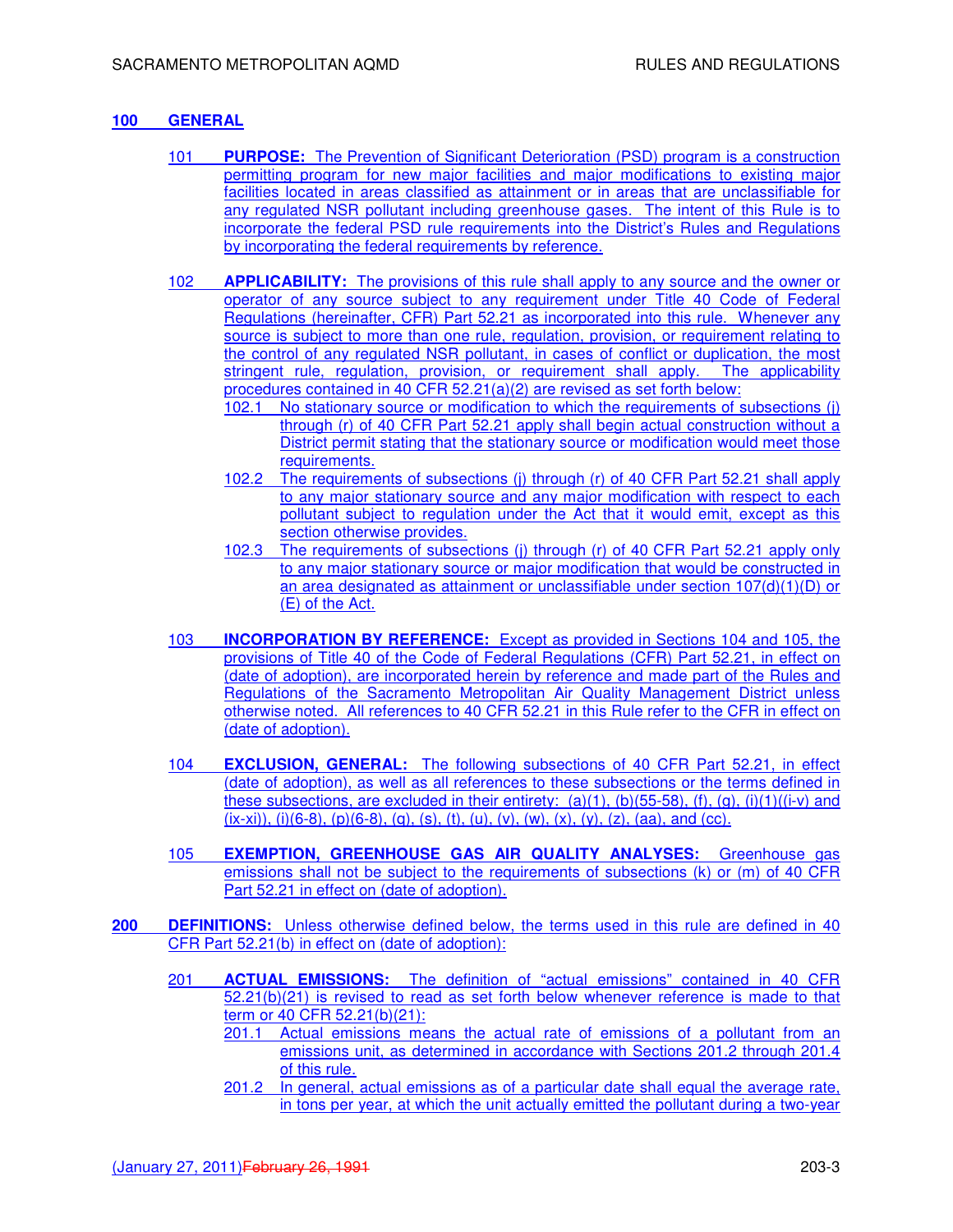period which precedes the particular date and which is representative of normal source operation. The Administrator shall allow the use of a different time period upon a determination that it is more representative of normal source operation. Actual emissions shall be calculated using the unit's actual operating hours, production rates, and types of materials processed, stored, or combusted during the selected time period.

- 201.3 The Administrator may presume that source-specific allowable emissions for the unit are equivalent to the actual emissions of the unit.
- 201.4 For any emissions unit which has not begun normal operations on the particular date, actual emissions shall equal the potential to emit of the unit on that date.
- 202 **ADMINISTRATOR:** The term "administrator" means:
	- 202.1 "Federal administrator" in 40 CFR 52.21(b)(17), (b)(37)(i), (b)(43), (b)(48)(ii)(c), (b)(50)(i), (b)(51), (l)(2) and (p)(2); and
	- 202.2 "Air Pollution Control Officer" elsewhere.
- 203 **ALLOWABLE EMISSIONS:** The definition of "allowable emissions" contained in 40 CFR 52.21(b)(16) is revised to read as set forth below whenever reference is made to that term or 40 CFR 52.21(b)(16):
	- 203.1 The phrase "unless the source is subject to federally enforceable limits which restrict the operating rate, or hours of operation, or both" shall read, "unless the source is subject to enforceable limits that restrict the operating rate, or hours of operation, or both."
	- 203.2 Paragraph (iii) shall read as follows: "The emissions rate specified as an enforceable permit condition, including those with a future compliance date."
- 204 **BASELINE ACTUAL EMISSIONS:** The definition of "baseline actual emissions" contained in 40 CFR 52.21(b)(48) is revised to read as set forth below whenever reference is made to that term or 40 CFR 52.21(b)(48):
	- 204.1 Baseline actual emissions means the actual rate of emissions of a pollutant from an emissions unit, as determined in accordance with Sections 204.2 through 204.4 of this rule.
	- 204.2 In general, baseline actual emissions as of a particular date shall equal the average rate, in tons per year, at which the unit actually emitted the pollutant during a two-year period which precedes the particular date and which is representative of normal source operation. The Administrator shall allow the use of a different time period upon a determination that it is more representative of normal source operation. Baseline actual emissions shall be calculated using the unit's actual operating hours, production rates, and types of materials processed, stored, or combusted during the selected time period.
	- 204.3 The Administrator may presume that source-specific allowable emissions for the unit are equivalent to the baseline actual emissions of the unit.
	- 204.4 For any emissions unit which has not begun normal operations on the particular date, baseline actual emissions shall equal the potential to emit of the unit on that date.
- 205 **MAJOR MODIFICATION:** The definition of "major modification" contained in 40 CFR 52.21(b)(2) is revised to read as set forth below whenever reference is made to that term or 40 CFR 52.21(b)(2):
	- 205.1 Major modification means any physical change in or change in the method of operation of a major stationary source that would result in a significant net emissions increase of any pollutant subject to regulation under the Act.
	- 205.2 Any net emissions increase that is significant for volatile organic compounds shall be considered significant for ozone.
	- 205.3 A physical change or change in the method of operation shall not include: a. Routine maintenance, repair and replacement;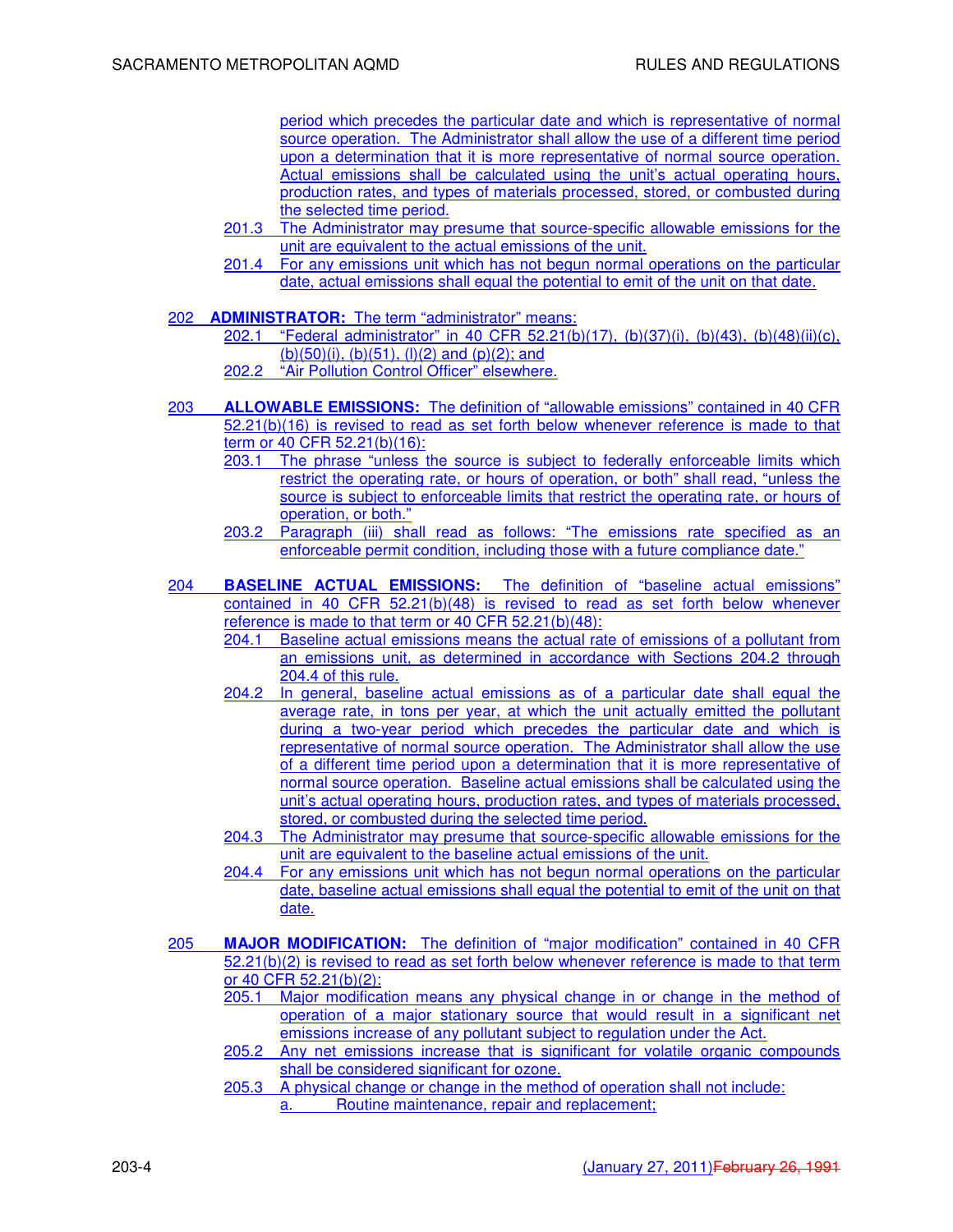- b. Use of an alternative fuel or raw material by reason of an order under sections 2 (a) and (b) of the Energy Supply and Environmental Coordination Act of 1974 (or any superseding legislation) or by reason of a natural gas curtailment plant pursuant to the Federal Power Act;
- c. Use of an alternative fuel by reason of an order or rule under section 125 of the Act;
- d. Use of an alternative fuel at a steam generating unit to the extent that the fuel is generated from municipal solid waste;
- e. Use of an alternative fuel or raw material by a stationary source which:
	- 1. The source was capable of accommodating before January 6, 1975, unless such change would be prohibited under any federally enforceable permit condition which was established after January 6, 1975 pursuant to 40 CFR 52.21 or under regulations approved pursuant to 40 CFR subpart I or 40 CFR 51.166; or
		- 2. The source is approved to use under any permit issued under 40 CFR 52.21 or under regulations approved pursuant to 40 CFR 51.166;
- f. An increase in the hours of operation or in the production rate, unless such change would be prohibited under any federally enforceable permit condition which was established after January 6, 1975, pursuant to 40 CFR 52.21 or under regulations approved pursuant to 40 CFR subpart I or 40 CFR 51.166.
- Any change in ownership at a stationary source.
- 206 **NET EMISSIONS INCREASE:** The definition of "net emissions increase" contained in 40 CFR 52.21(b)(3) is revised to read as set forth below whenever reference is made to that term or 40 CFR 52.21(b)(3):
	- 206.1 Net emissions increase means the amount by which the sum of the following exceeds zero:
		- a. Any increase in actual emissions from a particular physical change or change in method of operation at a stationary source; and
		- b. Any other increases and decreases in actual emissions at the source that are contemporaneous with the particular change and are otherwise creditable.
	- 206.2 An increase or decrease in actual emissions is contemporaneous with the increase from the particular change only if it occurs between:
		- a. The date five years before construction on the particular change commences; and
		- b. The date that the increase from the particular change occurs.
	- 206.3 An increase or decrease in actual emissions is creditable only if the Administrator has not relied on it in issuing a permit for the source under this section, which permit is in effect when the increase in actual emissions from the particular change occurs.
	- 206.4 An increase or decrease in actual emissions of sulfur dioxide, particulate matter, or nitrogen oxide, which occurs before the applicable minor source baseline date is creditable only if it is required to be considered in calculating the amount of maximum allowable increases remaining available. With respect to particulate matter, only PM–10 emissions can be used to evaluate the net emissions increase for PM–10.
	- 206.5 An increase in actual emissions is creditable only to the extent that the new level of actual emissions exceeds the old level.
	- 206.6 A decrease in actual emissions is creditable only to the extent that:
		- a. The old level of actual emissions or the old level of allowable emissions, whichever is lower, exceeds the new level of actual emissions;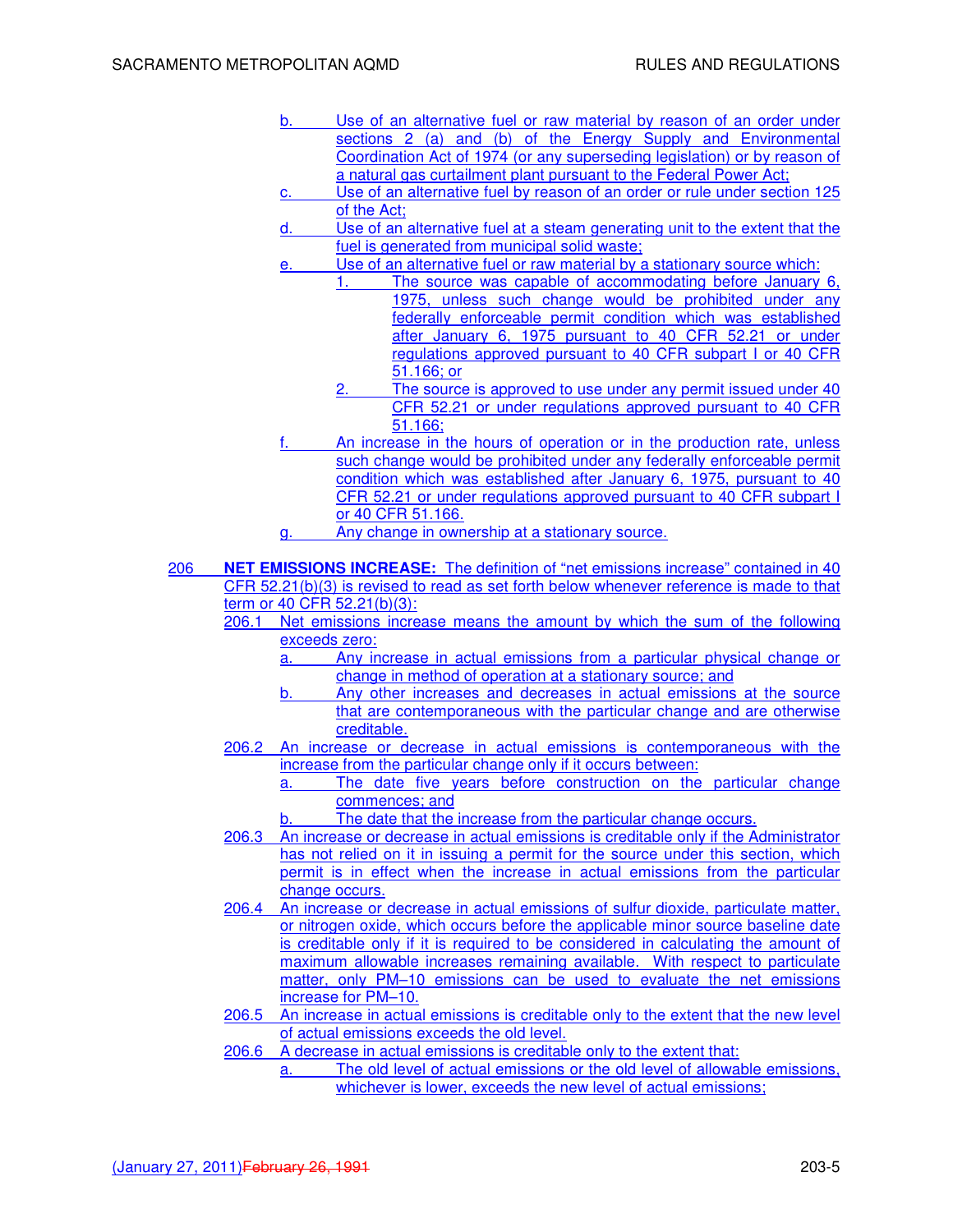- b. It is federally enforceable at and after the time that actual construction on the particular change begins; and
- c. It has approximately the same qualitative significance for public health and welfare as that attributed to the increase from the particular change.
- 206.7 [Reserved]
- 206.8 An increase that results from a physical change at a source occurs when the emissions unit on which construction occurred becomes operational and begins to emit a particular pollutant. Any replacement unit that requires shakedown becomes operational only after a reasonable shakedown period, not to exceed 180 days.
- 207 **PARAGRAPH (q):** The phrase "paragraph (q) of this section" in 40 CFR 52.21(p)(1) shall read as follows: within ten calendar days following a preliminary decision pursuant to Section 300, Standards, of this rule, the Air Pollution Control Officer shall publish in at least one newspaper of general circulation in the District a notice stating the preliminary decision of the Air Pollution Control Officer, noting how pertinent information can be obtained, and inviting written public comment for a 30-day period following the date of publication. The notice shall include the time and place of any hearing that may be held, including a statement of procedure to request a hearing (unless a hearing has already been scheduled). The Air Pollution Control Officer shall give notice of any public hearing at least 30 days in advance of the hearing.
- 208 **POTENTIAL TO EMIT:** The definition of "potential to emit" contained in 40 CFR 52.21(b)(4), is revised so that the phrase "is federally enforceable" shall read "is federally enforceable or enforceable as a practical matter."

# **300 STANDARDS**

# 301 **REQUIREMENTS**

- 301.1 An owner or operator must obtain a Prevention of Significant Deterioration (PSD) permit pursuant to this Rule before beginning actual construction of a new major stationary source or a major modification as defined in 40 CFR 52.21(b).
- 301.2 Notwithstanding the provisions of any other District Rule or Regulation, the Air Pollution Control Officer shall require compliance with this rule prior to issuing a federal Prevention of Significant Deterioration permit as required by Clean Air Act (CAA) Section 165.
- 301.3 The applicant shall pay the applicable fees specified in Rule 301 PERMIT FEES – STATIONARY SOURCE.

### **400 ADMINISTRATIVE REQUIREMENTS**

- 401 **PUBLIC PARTICIPATION:** Prior to issuing a federal PSD permit pursuant to this rule and after receipt of a complete application, the Air Pollution Control Officer shall:
	- 401.1 Make a preliminary determination whether construction should be approved with conditions or disapproved.
	- 401.2 Make available in at least one location in each region in which the proposed source would be constructed a copy of all materials the applicant submitted, a copy of the preliminary determination, a copy of the proposed permit and a copy or summary of other materials, if any, considered in making the preliminary determination.
	- 401.3 Notify the public, by notice in at least one newspaper of general circulation in the District, of the application, the preliminary determination, the degree of increment consumption that is expected from the source or modification, and of the opportunity for written public comment.
	- 401.4 Send a copy of the notice of public comment to the applicant, EPA Region 9, any persons requesting such notice and any other interested parties such as: Any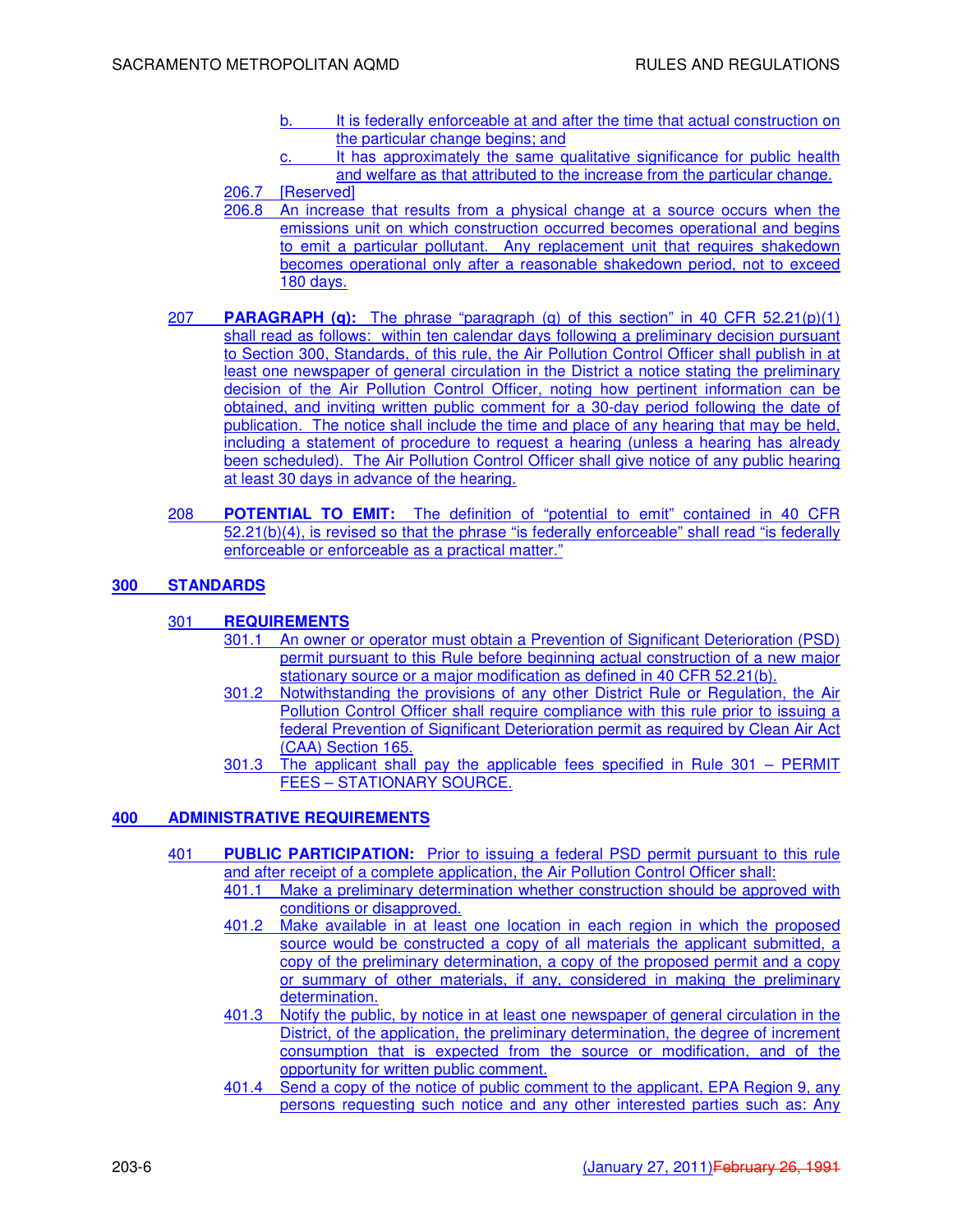other State or local air pollution control agencies, the chief executives of the city and county where the source would be located; any comprehensive regional land use planning agency, and any State, Federal Land Manager, or Indian Governing body whose lands may be affected by emissions from the source or modification.

- 401.5 Provide opportunity for a public hearing for persons to appear and submit written or oral comments on the air quality impact of the source, alternatives to it, the control technology required, and other appropriate considerations, if in the Air Pollution Control Officer's judgment such a hearing is warranted.
- 401.6 Consider all written comments that were submitted within 30 days after the notice of public comment is published and all comments received at any public hearing(s) in making a final decision on the approvability of the application and make all comments available for public inspection in the same locations where the District made available preconstruction information relating to the proposed source or modification.
- 401.7 Make a final determination whether construction should be approved with conditions or disapproved.
- 401.8 Notify the applicant in writing of the final determination and make such notification available for public inspection at the same location where the District made available preconstruction information and public comments relating to the **source**